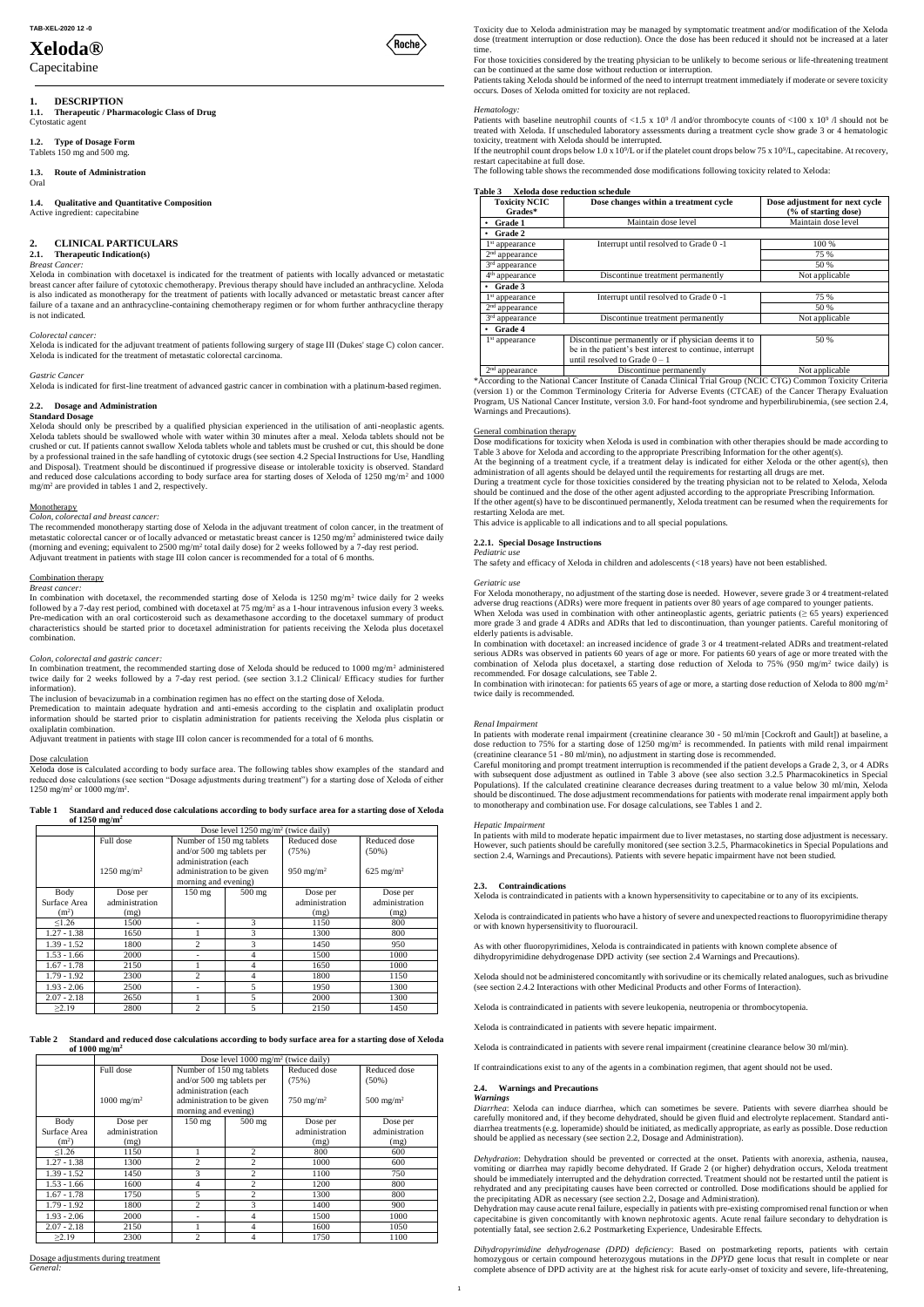or fatal adverse reactions caused by XELODA (e.g., mucositis, diarrhea, neutropenia, and neurotoxicity). Patients with certain heterozygous *DPYD* variants (eg. *DPYD*\*2A variant) that may cause partial DPD deficiency have been shown to have increased risk of severe, life-threatening, or fatal adverse reactions caused by XELODA.

Testing for DPD deficiency should be considered based on the local availability and current guidelines.

Withhold or permanently discontinue XELODA based on clinical assessment of the onset, duration and severity of the observed toxicities in patients with evidence of acute early-onset or unusually severe toxicity, which may indicate near complete or total absence of DPD activity.

No XELODA dose has been proven safe for patients with complete absence of DPD activity. There is insufficient data to recommend a specific dose in patients with partial DPD activity as measured by any specific test.

#### *Precautions*

*Cardiotoxicity*: Cardiotoxicity has been associated with fluoropyrimidine therapy, including myocardial infarction, angina, dysrhythmias, cardiogenic shock, sudden death and electrocardiographic changes. These ADRs may be more common in patients with a prior history of coronary artery disease. Cardiac arrhythmias, angina pectoris, myocardial infarction, heart failure and cardiomyopathy have been reported in patients receiving Xeloda. Caution must be exercised in patients with history of significant cardiac disease, arrhythmias and angina pectoris.

*Hypo- or hypercalcaemia*: Hypo- or hypercalcaemia has been reported during Xeloda treatment. Caution must be exercised in patients with pre-existing hypo- or hypercalcaemia (see section 2.6).

*Central or peripheral nervous system disease:* Caution must be exercised in patients with central or peripheral nervous system disease, e.g. brain metastasis or neuropathy (see section 2.6).

*Diabetes mellitus or electrolyte disturbances:* Caution must be exercised in patients with diabetes mellitus or electrolyte disturbances, as these may be aggravated during Xeloda treatment.

Xeloda can induce hyperbilirubinemia. Administration of Xeloda should be interrupted if treatment-related elevations in bilirubin of  $>3.0$  x ULN or treatment-related elevations in hepatic aminotransferases (ALT, AST) of  $>2.5$  x ULN occur. Treatment with Xeloda monotherapy may be resumed when bilirubin decreases to  $\leq 3.0$  x ULN or hepatic aminotransferases decrease to  $\leq$  2.5 x ULN.

Xeloda can induce severe skin reactions such as Stevens-Johnson syndrome and Toxic Epidermal Necrolysis (TEN), see section 2.6.2 Postmarketing Experience, Undesirable Effects]. Xeloda should be permanently discontinued in patients who experience a severe skin reaction possibly attributable to Xeloda treatment.

Xeloda can induce hand–foot syndrome (palmar–plantar erythrodysesthesia or chemotherapy-induced acral erythema), which is a cutaneous toxicity. Persistent or severe hand-foot syndrome (grade 2 and above) can eventually lead to loss of fingerprints, which could impact patient identification. For patients receiving Xeloda monotherapy in the metastatic setting, the median time to onset was 79 days (range 11 to 360 days), with a severity range of Grades 1 to 3. Grade 1 hand-foot syndrome is defined by numbness, dysesthesia/paresthesia, tingling or erythema of the hands and/or feet and/or discomfort which does not disrupt normal activities. Grade 2 is defined as painful erythema and swelling of the hands and/or feet and/or discomfort affecting the patient's activities of daily living. Grade 3 is defined as moist desquamation, ulceration, blistering or severe pain of the hands and/or feet and/or severe discomfort that causes the patient to be unable to work or perform activities of daily living. If Grade 2 or 3 hand-foot syndrome occurs, administration of Xeloda should be interrupted until the event resolves or decreases in intensity to Grade 1. Following Grade 3 hand-foot syndrome, subsequent doses of Xeloda should be decreased (see section 2.2, Dosage and Administration). When Xeloda and cisplatin are used in combination, the use of vitamin B6 (pyridoxine) is not advised for symptomatic or secondary prophylactic treatment of hand–foot syndrome, because of published reports that it may decrease the efficacy of cisplatin. There is some evidence that dexpanthenol is effective for hand-foot syndrome prophylaxis in patients treated with Xeloda.

Among patients with colorectal cancer aged  $60 - 79$  years receiving Xeloda monotherapy in the metastatic setting, the incidence of gastrointestinal toxicity was similar to that in the overall population. In patients aged 80 years or older, a larger percentage experienced reversible Grade 3 or 4 gastrointestinal ADRs, such as diarrhea, nausea and vomiting (see section 2.2.1, Special Dosage Instructions). When Xeloda was used in combination with other agents geriatric patients (≥ 65 years) experienced more grade 3 and grade 4 ADRs and ADRs that led to discontinuation than younger patients. An analysis of safety data in patients equal to or greater than 60 years of age treated with Xeloda plus docetaxel combination therapy showed an increase in the incidence of treatment-related Grade 3 and 4 ADRs, treatment-related serious ADRs and early withdrawals from treatment due to ADRs compared to patients less than 60 years of age.

Patients with hepatic impairment should be carefully monitored when Xeloda is administered. The effect of hepatic impairment not due to liver metastases or severe hepatic impairment on the disposition of Xeloda is not known (see section 3.2.5, Pharmacokinetics in Special Populations and section 2.2.1, Special Dosage Instructions).

As this medicinal product contains anhydrous lactose as an excipient, patients with rare hereditary problems of galactose intolerance, the Lapp lactase deficiency or glucose-galactose malabsorption should not take this medicine.

Care should be exercised when Xeloda is co-administered with drugs, which are metabolized by cytochrome P450 2C9 such as for example warfarin or phenytoin. Patients receiving concomitant Xeloda and oral coumarin-derivative anticoagulant therapy should have their anticoagulant response (INR or prothrombin time) monitored closely and the anticoagulant dose adjusted accordingly. Patients taking phenytoin concomitantly with Xeloda should be regularly monitored for increased phenytoin plasma concentrations. (see section 2.8, Interactions with other Medical Products and other Forms of Interaction)

#### **2.4. General**

Dose limiting toxicities include diarrhoea, abdominal pain, nausea, stomatitis and hand-foot syndrome (hand-foot skin reaction, palmar- plantar erythrodysesthesia). Most ADRs are reversible and do not require permanent discontinuation of therapy, although doses may have to be withheld or reduced (see also section 2.2, Dosage and Administration).

### **2.5. Use in Special Populations**

### **2.5.1. Females and Males of Reproductive Potential**

*Fertility* Based on evidence from animal studies, Xeloda may impair fertility in females and males of reproductive potential.

#### *Contraception*

Females

Women of childbearing potential should be advised to avoid becoming pregnant while receiving treatment with Xeloda. An effective method of contraception should be used during treatment and for 6 months after the last dose of Xeloda. If the patient becomes pregnant while receiving Xeloda, the potential hazard to the fetus must be explained.

### Males

Based on genetic toxicity findings, male patients with female partners of reproductive potential should use effective contraception during treatment and for 3 months following the last dose of Xeloda.

### **2.5.2. Pregnancy**

There are no studies in pregnant women using Xeloda; however, based on the pharmacological and toxicological properties of Xeloda, it can be assumed that Xeloda may cause fetal harm if administered to pregnant women. In reproductive toxicity studies in animals, capecitabine administration caused embryolethality and teratogenicity. These findings are expected effects of fluoropyrimidine derivatives. Capecitabine should be considered a potential human teratogen. Xeloda should not be used during pregnancy. If Xeloda is used during pregnancy, or if the patient becomes pregnant while receiving this drug, the patient must be apprised of the potential hazard to the fetus.

#### **2.5.3. Lactation**

It is not known whether Xeloda is excreted in human milk. No studies have been conducted to assess the impact of Xeloda on milk production or its presence in human breast milk. In a study of single oral administration of Xeloda to lactating mice, a significant amount of capecitabine metabolites was detected in the milk. As the potential for harm to the nursing infant is unknown, breastfeeding should be discontinued during treatment with Xeloda and for 2 weeks

after the final dose.

#### **2.5.4. Pediatric Use**

The safety and efficacy of Xeloda in pediatric patients below the age of 18 have not been established.

#### **2.5.5. Geriatric Use**

Some of the ADRs are reactions commonly seen with the combination agent (e.g. peripheral sensory neuropathy with docetaxel or oxaliplatin), or with bevacizumab (e.g. hypertension); however an exacerbation by Xeloda therapy cannot be excluded.

### **2.5.6. Renal Impairment**

Physicians should exercise caution when Xeloda is administered to patients with impaired renal function. As seen with 5-FU the incidence of treatment-related Grade 3 or 4 ADRs was higher in patients with moderate renal impairment (creatinine clearance 30-50 ml/min) (see section 2.2.1, Special Dosage Instructions).

### **2.5.5. Hepatic Impairment**

### **2.5.6. Effects on ability to drive and use machines**

Xeloda has minor or moderate influence on the ability to drive and use machines. Xeloda may cause dizziness, fatigue and nausea.

### **2.6. Undesirable Effects**

### **2.6.1. Clinical Trials** *a. Summary of the safety profile*

The overall safety profile of Xeloda is based on data from over 3000 patients treated with Xeloda as monotherapy or Xeloda in combination with different chemotherapy regimens in multiple indications. The safety profiles of Xeloda monotherapy for the metastatic breast cancer, metastatic colorectal cancer and adjuvant colon cancer populations are comparable. See section 3.1 for details of major studies, including study designs and major efficacy results.

The most commonly reported and/or clinically relevant treatment-related adverse drug reactions (ADRs) were gastrointestinal disorders (especially diarrhoea, nausea, vomiting, abdominal pain, stomatitis), hand-foot syndrome (palmar-plantar erythrodysesthesia), fatigue, asthenia, anorexia, cardiotoxicity, increased renal dysfunction on those with preexisting compromised renal function, and thrombosis/embolism.

#### *b. Tabulated summary of adverse reactions*

ADRs considered by the investigator to be possibly, probably, or remotely related to the administration of Xeloda are listed in Table 4 for Xeloda given as a single agent and in Table 5 for Xeloda given in combination with different chemotherapy regimens in multiple indications. The following headings are used to rank the ADRs by frequency: very common ( $\geq 1/10$ ), common ( $\geq 1/100$ ,  $\lt 1/100$ ) and uncommon ( $\geq 1/1,000$ ,  $\lt 1/100$ ). Within each frequency grouping, ADRs are presented in order of decreasing seriousness.

### Xeloda Monotherapy:

Table 4 lists ADRs associated with the use of Xeloda monotherapy based on a pooled analysis of safety data from three major studies including over 1900 patients (studies M66001, SO14695, and SO14796). ADRs are added to the appropriate frequency grouping according to the overall incidence from the pooled analysis.

|  |                                                |          | Table 4 Summary of related ADRs reported in patients treated with Xeloda monotherapy |
|--|------------------------------------------------|----------|--------------------------------------------------------------------------------------|
|  | $\mathbf{r}$ and $\mathbf{r}$ and $\mathbf{r}$ | $\cdots$ | <b>TT</b>                                                                            |

| <b>Body System</b>                                               | Very Common<br>All grades                                        | <b>Common</b><br>All grades                                                                                                                                      | <b>Uncommon</b><br>Severe and/or Lifethreatening<br>(grade 3-4) or considered medically<br>relevant                                                                                                  |
|------------------------------------------------------------------|------------------------------------------------------------------|------------------------------------------------------------------------------------------------------------------------------------------------------------------|------------------------------------------------------------------------------------------------------------------------------------------------------------------------------------------------------|
| Infections and<br><i>infestations</i>                            | $\blacksquare$                                                   | Herpes viral infection,<br>Nasopharyngitis, Lower<br>respiratory tract infection                                                                                 | Sepsis, Urinary tract infection,<br>Cellulitis, Tonsillitis, Pharyngitis,<br>Oral candidiasis, Influenza,<br>Gastroenteritis, Fungal infection,<br>Infection, Tooth abscess                          |
| Neoplasm<br>benign,<br>malignant and                             | $\overline{\phantom{a}}$                                         | $\frac{1}{2}$                                                                                                                                                    | Lipoma                                                                                                                                                                                               |
| unspecified<br>Blood and<br>lymphatic<br>system disorders        | $\overline{a}$                                                   | Neutropenia, Anaemia                                                                                                                                             | Febrile neutropenia, Pancytopenia,<br>Granulocytopenia,<br>Thrombocytopenia, Leucopenia,<br>Haemolytic anaemia, International<br>Normalised Ratio (INR)<br>increased/Prothrombin time<br>prolonged   |
| Immune system<br>disorders                                       |                                                                  |                                                                                                                                                                  | Hypersensitivity                                                                                                                                                                                     |
| Metabolism and<br>nutrition<br>disorders                         | Anorexia                                                         | Dehydration, Decreased<br>appetite, Weight decreased                                                                                                             | Diabetes, Hypokalaemia, Appetite<br>disorder, Malnutrition,<br>Hypertriglyceridaemia                                                                                                                 |
| Psychiatric<br>disorders                                         | $\mathcal{L}^{\mathcal{A}}$                                      | Insomnia, Depression                                                                                                                                             | Confusional state, Panic attack,<br>Depressed mood, Libido decreased                                                                                                                                 |
| Nervous system<br>disorders                                      | $\overline{a}$                                                   | Headache, Lethargy,<br>Dizziness, Parasthesia,<br>Dysgeusia                                                                                                      | Aphasia, Memory impairment,<br>Ataxia, Syncope, Balance disorder,<br>Sensory disorder, Neuropathy<br>peripheral                                                                                      |
| Eye disorders                                                    | $\overline{a}$                                                   | Lacrimation increased,<br>Conjunctivitis, Eye Irritation                                                                                                         | Visual acuity reduced, Diplopia                                                                                                                                                                      |
| Ear and<br>labyrinth<br>disorders                                | $\overline{a}$                                                   | $\overline{a}$                                                                                                                                                   | Vertigo, Ear pain                                                                                                                                                                                    |
| Cardiac<br>disorders                                             | $\overline{a}$                                                   | $\overline{a}$                                                                                                                                                   | Angina unstable, Angina pectoris,<br>Myocardial ischaemia, Atrial<br>fibrillation, Arrhythmia, Tachycardia,<br>Sinus tachycardia, Palpitations                                                       |
| Vascular<br>disorders                                            | $\overline{a}$                                                   | Thrombophlebitis                                                                                                                                                 | Deep vein thrombosis, Hypertension,<br>Petechiae, Hypotension, Hot flush,<br>peripheral coldness                                                                                                     |
| Respiratory,<br>thoracic<br>and mediastinal<br>disorders         | $\overline{\phantom{0}}$                                         | Dyspnoea, Epistaxis, Cough,<br>Rhinorrhea                                                                                                                        | Pulmonary embolism, Pneumothorax,<br>Haemoptysis, Asthma, Dyspnoea<br>exertional                                                                                                                     |
| Gastrointestinal<br>disorders                                    | Diarrhoea,<br>Vomiting, Nausea,<br>Stomatitis,<br>Abdominal pain | Gastrointestinal<br>haemorrhage,<br>Constipation, Upper<br>abdominal pain, Dyspepsia,<br>Flatulence, Dry mouth                                                   | Intestinal obstruction, Ascites,<br>Enteritis, Gastritis, Dysphagia,<br>Abdominal pain lower, Oesophagitis,<br>Abdominal discomfort,<br>Gastrooesophageal reflux disease,<br>Colitis, Blood in stool |
| Hepatobiliary<br><b>Disorders</b>                                | $\overline{a}$                                                   | Hyperbilirubinemia, Liver<br>function test abnormalities                                                                                                         | Jaundice                                                                                                                                                                                             |
| Skin and<br>subcutaneous<br>tissue<br>disorders                  | *Palmar-plantar<br>erythrodyesthesia<br>syndrome,<br>Dermatitis  | Rash, Alopecia, Erythema,<br>Dry skin,<br>Pruritus, Skin<br>hyperpigmentation,<br>Rash macular, Skin<br>desquamation,<br>Pigmentation disorder, Nail<br>disorder | Skin ulcer, Rash, Urticaria,<br>Photosensitivity reaction, Palmar<br>erythema, Swelling face, Purpura,<br>Radiation recall syndrome                                                                  |
| Muskuloskeletal<br>and<br>connective<br>tissue<br>disorders      | $\overline{\phantom{a}}$                                         | Pain in extremity, Back<br>pain, Arthralgia                                                                                                                      | Joint swelling, Bone pain, Facial<br>pain, Musculoskeletal stiffness,<br>Muscular weakness                                                                                                           |
| Renal and<br>urinary<br>disorders                                | $\overline{\phantom{a}}$                                         | $\overline{a}$                                                                                                                                                   | Hydronephrosis, Urinary<br>incontinence, Haematuria, Nocturia,<br>Blood creatinine increased                                                                                                         |
| Reproductive<br>system<br>and breast<br>disorders                | $\overline{\phantom{0}}$                                         | $\overline{\phantom{a}}$                                                                                                                                         | Vaginal haemorrhage                                                                                                                                                                                  |
| General<br>disorders<br>and<br>administration<br>site conditions | Fatigue, Asthenia                                                | Pyrexia, Lethargy, Oedema<br>peripheral, Malaise, Chest<br>pain                                                                                                  | Oedema, Chills, Influenza like<br>illness, Rigors, Body temperature<br>increased                                                                                                                     |
| Injury, poisoning<br>and<br>procedural<br>complications          | $\overline{\phantom{a}}$                                         | $\overline{\phantom{a}}$                                                                                                                                         | Blister, Overdose                                                                                                                                                                                    |

\* Based on the post-marketing experience, persistent or severe palmar-plantar erythrodysaesthesia syndrome can eventually lead to loss of fingerprints (see section 2.4 Warnings and Precautions).

### Xeloda in combination therapy:

Table 5 lists ADRs associated with the use of Xeloda in combination with different chemotherapy regimens in multiple indications based on safety data from over 1400 patients. ADRs are added to the appropriate frequency grouping (Very common or Common) according to the highest incidence seen in any of the major clinical trials and are only added when they were seen **in addition** to those seen with Xeloda monotherapy or seen at **a higher frequency grouping** compared to Xeloda monotherapy (see Table 4). Uncommon ADRs reported for Xeloda in combination therapy are consistent with the ADRs reported for Xeloda monotherapy or reported for monotherapy with the combination agent (in literature and/or respective summary of product characteristics).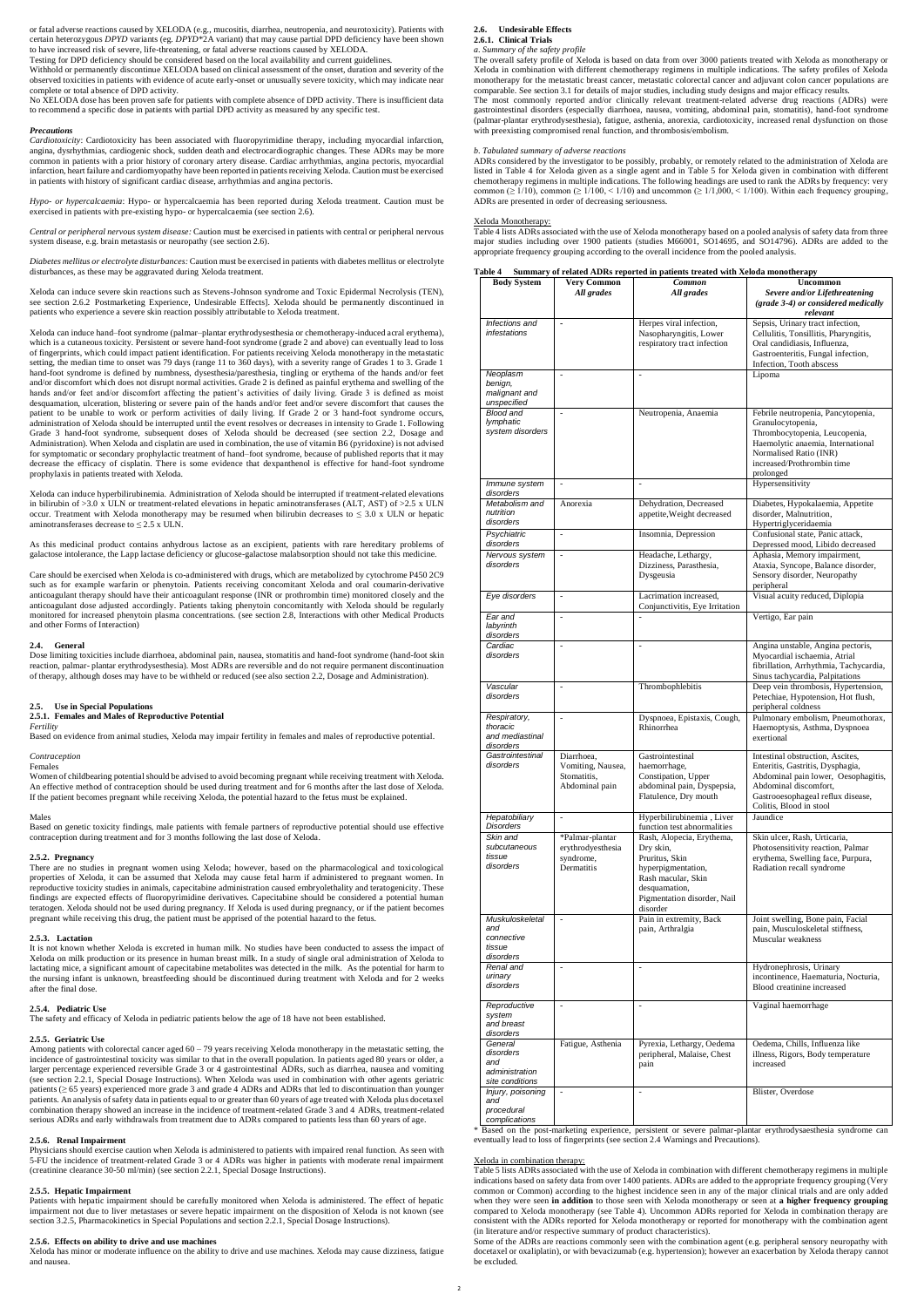**Table 5 Summary of related ADRs reported in patients treated with Xeloda in combination treatment in addition to those seen with Xeloda monotherapy or seen at a higher frequency grouping compared to Xeloda monotherapy**

| <b>Body System</b>                                                 | <b>Very Common</b><br>All grades                                                                                     | Common<br>All grades                                                                                                                                                                                                                                                               |
|--------------------------------------------------------------------|----------------------------------------------------------------------------------------------------------------------|------------------------------------------------------------------------------------------------------------------------------------------------------------------------------------------------------------------------------------------------------------------------------------|
| Infections and<br>infestations                                     | $\overline{a}$                                                                                                       | Herpes zoster, Urinary tract infection, Oral candidiasis, Upper<br>respiratory tract infection, Rhinitis, Influenza, +Infection, oral<br>herpes                                                                                                                                    |
| <b>Blood and</b><br>lymphatic<br>system<br>disorders               | *Neutropenia,<br>+Leukopenia, +Anemia,<br>*Neutropenic fever,<br>Thromboyctopenia                                    | Bone marrow depression, *Febrile Neutropenia                                                                                                                                                                                                                                       |
| Immune system<br>disorders                                         |                                                                                                                      | Hypersensitivity                                                                                                                                                                                                                                                                   |
| Metabolism and<br>nutrition<br>disorders                           | Appetite decreased                                                                                                   | Hypokalaemia, Hyponatremia, Hypomagnesaemia,<br>Hypocalcaemia, Hyperglycaemia                                                                                                                                                                                                      |
| Psychiatric<br>disorders                                           | $\overline{a}$                                                                                                       | Sleep disorder, Anxiety                                                                                                                                                                                                                                                            |
| Nervous system<br>disorders                                        | Paraesthesia and<br>dysaesthesia, Peripheral<br>neuropathy, Peripheral<br>sensory neuropathy,<br>Dysgeusia, Headache | Neurotoxicity, Tremor, Neuralgia, Hypersensitivity reaction,<br>Hypoaesthesia                                                                                                                                                                                                      |
| Eye disorders                                                      | Lacrimation increased                                                                                                | Visual disorders, Dry eye, Eye pain, Visual impairment,<br>Vision blurred                                                                                                                                                                                                          |
| Ear and<br>labyrinth<br>disorders                                  | $\overline{a}$                                                                                                       | Tinnitus, Hypoacusis                                                                                                                                                                                                                                                               |
| Cardiac<br>disorders                                               | $\overline{a}$                                                                                                       | Atrial fibrillation, Cardiac ischemia/infarction                                                                                                                                                                                                                                   |
| Vascular<br><b>Disorders</b>                                       | Lower limb oedema,<br>Hypertension,<br>*Thrombosis/embolism                                                          | Flushing, Hypotension, Hypertensive crisis, Hot flush,<br>Phlebitis                                                                                                                                                                                                                |
| Respiratory,<br>thoracic and<br>mediastinal<br>system<br>disorders | Sore throat,<br>Dysaesthesia pharynx                                                                                 | Hiccups, Pharyngolaryngeal pain, Dysphonia                                                                                                                                                                                                                                         |
| Gastrointestinal<br>disorders                                      | Constipation, Dyspepsia                                                                                              | Upper gastrointestinal haemorrhage, Mouth ulceration,<br>Gastritis, Abdominal distension, Gastroesophageal reflux<br>disease, Oral pain, Dysphagia, Rectal haemorrhage,<br>Abdominal pain lower, Oral dysaesthesia, Paraesthesia oral,<br>Hypoaesthesia oral, Abdominal discomfort |
| Hepatobiliary<br>disorders                                         | $\overline{a}$                                                                                                       | Hepatic function abnormal                                                                                                                                                                                                                                                          |
| Skin and<br>subcutaneous<br>tissue disorders                       | Alopecia, Nail disorder                                                                                              | Hyperhidrosis, Rash erythematous, Urticaria, Night sweats                                                                                                                                                                                                                          |
| Musculoskeletal<br>and connective<br>tissue disorders              | Arthragia, Myalgia,<br>Pain in extremity                                                                             | Pain in jaw, Muscle spasms, Trismus, Muscular weakness                                                                                                                                                                                                                             |
| Renal and<br>urinary disorder                                      | $\frac{1}{2}$                                                                                                        | Haematuria, Proteinuria, Creatinine renal clearance decreased,<br>Dysuria                                                                                                                                                                                                          |
| General<br>disorders and<br>administration<br>site conditions      | Pyrexia, Weakness,<br>+Lethargy, Temperature<br>intolerance                                                          | Mucosal inflammation, Pain in limb, Pain, Chills, Chest pain,<br>Influenza-like illness, +Fever, Infusion related reaction,<br>Injection site reaction, Infusion site pain, Injection site pain                                                                                    |
| Injury, poisoning<br>and procedural<br>complications               | $\overline{\phantom{a}}$                                                                                             | Contusion                                                                                                                                                                                                                                                                          |

The following additional serious adverse reactions have been identified during post-marketing experience with Xeloda based on spontaneous case reports and literature cases. Adverse drug reactions are listed according to system organ classes in MedDRA and the corresponding frequency category estimation for each adverse drug reaction is based on the following convention: very common ( $\geq 1/10$ ); common ( $\geq 5/100$  to  $\lt 1/10$ ); and uncommon ( $\geq 1/1,000$  to  $\lt 1/100$ ); rare ( $\geq 1/10,000$  to < 1/1,000); very rare ( $\geq 1/1,000$  to < 1/100); unknown (cannot be estimated from the available data).

<sup>+</sup> For each term, the frequency count was based on ADRs of all grades. For terms marked with a "+", the frequency count was based on grade 3-4 ADRs. ADRs are added according to the highest incidence seen in any of the major combination trials.

### **2.6.2. Postmarketing Experience**

#### **Table 6 Adverse Drug Reactions from Postmarketing Experience**

A combination study with Xeloda and folinic acid indicated that folinic acid has no major effect on the pharmacokinetics of Xeloda and its metabolites. However, folinic acid has an effect on the pharmacodynamics of Xeloda: the maximum tolerated dose (MTD) of Xeloda alone using the intermittent regimen is 3000 mg/m<sup>2</sup> per day whereas it is only 2000 mg/m<sup>2</sup> per day when Xeloda was combined with folinic acid (30 mg orally bid).

| <b>Sytem Organ Class</b>                                                                               | $\bf{ADR}(s)$                                                     | Frequency |  |  |
|--------------------------------------------------------------------------------------------------------|-------------------------------------------------------------------|-----------|--|--|
| <b>Renal and urinary</b>                                                                               | Acute renal failure secondary to dehydration (see section 2.4)    | Rare      |  |  |
| disorders                                                                                              | Warnings and Precautions)                                         |           |  |  |
| Nervous system disorders                                                                               | Toxic leukoencephalopathy                                         | Unknown   |  |  |
| <b>Hepatobiliary disorders</b>                                                                         | Hepatic failure, Cholestatic hepatitis                            | Very rare |  |  |
| <b>Skin and subcutaneous</b>                                                                           | Cutaneous lupus erythematosus, Severe skin reactions such as      | Very rare |  |  |
| tissue disorders                                                                                       | Stevens-Johnson Syndrome and Toxic Epidermal Necrolysis           |           |  |  |
|                                                                                                        | (TEN) (see section 2.4 Warnings and Precautions)                  |           |  |  |
| Eve disorders                                                                                          | Lacrimal duct stenosis NOS, Corneal disorders including keratitis |           |  |  |
| <b>Immune system disorders</b>                                                                         | Angioedema*                                                       | Unknown   |  |  |
| * This subtype of hypersensitivity reaction (section 2.6.1) was reported in the postmarketing setting. |                                                                   |           |  |  |

#### *Exposure to crushed or cut Xeloda tablets:*

In the instance of exposure to crushed or cut Xeloda tablets, the following ADRs have been reported: eye irritation, eye swelling, skin rash, headache, paresthesia, diarrhea, nausea, gastric irritation, and vomiting.

#### **2.7. Overdose**

Radiotherapy: the MTD of Xeloda alone using the intermittent regimen is 3000 mg/m<sup>2</sup> per day, whereas, when combined with radiotherapy for rectal cancer, the MTD of Xeloda is 2000 mg/m<sup>2</sup> per day using either a continuous schedule or given daily Monday through Friday during a 6-week course of radiotherapy.

The manifestations of acute overdose include nausea, vomiting, diarrhea, mucositis, gastrointestinal irritation and bleeding, and bone marrow depression.

Medical management of overdose should include customary therapeutic and supportive medical interventions aimed at correcting the presenting clinical manifestations and preventing their possible complications.

### **2.8. Interactions with other Medicinal Products and other Forms of Interaction** Interaction studies have only been performed in adults.

#### *Coumarin anticoagulants*

Altered coagulation parameters and/or bleeding have been reported in patients taking Xeloda concomitantly with coumarin-derivative anticoagulants such as warfarin and phenprocoumon. These events occurred within several days and up to several months after initiating Xeloda therapy and, in a few cases, within one month after stopping Xeloda. In a clinical interaction study, after a single 20 mg dose of warfarin, Xeloda treatment increased the AUC of S-warfarin by 57% with a 91% increase in INR value. These results suggest an interaction, probably due to an inhibition of the cytochrome P450 2C9 isoenzyme system by capecitabine. Since metabolism of R-warfarin was not affected, these results indicate that capecitabine down-regulates isozyme 2C9, but has no effect on isozymes 1A2 and 3A4. Patients taking coumarin-derivative anticoagulants concomitantly with Xeloda should be monitored regularly for alterations in their coagulation parameters (PT or INR) and the anti-coagulant dose adjusted accordingly (See Section 2.4 Warning and Precautions).

### *Cytochrome P450 2C9 substrates*

No formal drug-drug interaction studies with capecitabine and other drugs known to be metabolized by the cytochrome P450 2C9 isoenzyme have been conducted. Care should be exercised when Xeloda is co-administered with these drugs.

#### *Phenytoin*

Increased phenytoin plasma concentrations have been reported during concomitant use of Xeloda with phenytoin. Formal drug-drug interaction studies with phenytoin have not been conducted, but the mechanism of interaction is presumed to be inhibition of the CYP2C9 isoenzyme system by capecitabine (see Coumarin anticoagulants). Patients taking phenytoin concomitantly with Xeloda should be regularly monitored for increased phenytoin plasma concentrations.

### *Drug-food interaction*

In all clinical trials, patients were instructed to take Xeloda within 30 minutes after a meal. Since current safety and efficacy data are based upon administration with food, it is recommended that Xeloda be administered with food. Administration with food decreases the rate of capecitabine absorption (see section 3.2.1).

#### *Antacid*

The effect of an aluminium hydroxide and magnesium hydroxide-containing antacid on the pharmacokinetics of Xeloda was investigated in cancer patients. There was a small increase in plasma concentrations of capecitabine and one metabolite (5'-DFCR); there was no effect on the 3 major metabolites (5'-DFUR, 5-FU and FBAL).

#### *Leucovorin (folinic acid)*

#### *Sorivudine and analogues*

A clinically significant drug-drug interaction between sorivudine and 5-FU, resulting from the inhibition of dihydropyrimidine dehydrogenase by sorivudine, has been described in the literature. This interaction, which leads to increased fluoropyrimidine toxicity, is potentially fatal. Therefore, Xeloda should not be administered concomitantly with sorivudine or its chemically related analogues, such as brivudine (see section 2.3, Contraindications). There must be at least a 4-week waiting period between the end of treatment with sorivudine or its chemically related analogues, such as brivudine and start of Xeloda therapy.

*Allopurinol:* interactions with allopurinol have been observed for 5-FU; with possible decreased efficacy of 5-FU. Concomitant use of allopurinol with Xeloda should be avoided.

*Interferon alpha*: the MTD of Xeloda was 2000 mg/m<sup>2</sup> per day when combined with interferon alpha-2a (3 MIU/m<sup>2</sup> per day) compared to 3000 mg/m<sup>2</sup> per day when Xeloda was used alone.

#### *Oxaliplatin*

No clinically significant differences in exposure to capecitabine or its metabolites, free platinum or total platinum occur when capecitabine and oxaliplatin were administered in combination, with or without bevacizumab.

#### *Bevacizumab*

There was no clinically significant effect of bevacizumab on the pharmacokinetic parameters of capecitabine or its metabolites.

#### **3. PHARMACOLOGICAL PROPERTIES AND EFFECTS**

#### **3.1. Pharmacodynamic Properties**

**3.1.1. Mechanism of Action**

Capecitabine is a fluoropyrimidine carbamate derivative that was designed as an orally administered, tumor-activated and tumor-selective cytotoxic agent.

Capecitabine is non-cytotoxic in vitro. However, in vivo, it is sequentially converted to the cytotoxic moiety 5 fluorouracil (5-FU), which is further metabolised.

Formation of 5-FU is catalysed preferentially at the tumor site by the tumor-associated angiogenic factor thymidine phosphorylase (dThdPase), thereby minimising the exposure of healthy tissues to systemic 5-FU.

The sequential enzymatic biotransformation of capecitabine to 5-FU leads to higher concentrations of 5-FU within tumor tissues. Following oral administration of capecitabine to patients with colorectal cancer (N=8), the ratio of 5-FU concentration in colorectal tumors vs adjacent tissues was 3.2 (range 0.9 to 8.0). The ratio of 5-FU concentration in tumor vs plasma was 21.4 (range 3.9 to 59.9) whereas the ratio in healthy tissues to plasma was 8.9 (range 3.0 to 25.8). Thymidine phosphorylase activity was 4 times greater in primary colorectal tumor than in adjacent normal tissue.

Several human tumors, such as breast, gastric, colorectal, cervical and ovarian cancers, have a higher level of thymidine phosphorylase (capable of converting 5'-DFUR [5'-deoxy-5-fluorouridine] to 5-FU) than corresponding normal tissues.

Normal cells and tumor cells metabolise 5-FU to 5-fluoro-2-deoxyuridine monophosphate (FdUMP) and 5 fluorouridine triphosphate (FUTP). These metabolites cause cell injury by two different mechanisms. First, FdUMP and the folate cofactor  $N^{5-10}$ -methylenetetrahydrofolate bind to thymidylate synthase (TS) to form a covalently bound ternary complex. This binding inhibits the formation of thymidylate from uracil. Thymidylate is the necessary precursor of thymidine triphosphate, which is essential for the synthesis of DNA, so that a deficiency of this compound can inhibit cell division. Second, nuclear transcriptional enzymes can mistakenly incorporate FUTP in place of uridine triphosphate (UTP) during the synthesis of RNA. This metabolic error can interfere with RNA processing and protein synthesis.

### **3.1.2. Clinical / Efficacy Studies**

### *Colon and Colorectal Cancer*

*Monotherapy in adjuvant colon cancer*

Data from one multicenter, randomized, controlled phase 3 clinical trial in patients with stage III (Dukes C) colon cancer supports the use of Xeloda for the adjuvant treatment of patients with colon cancer (XACT Study: M66001). In this trial, 1987 patients were randomized to treatment with Xeloda (1250 mg/m<sup>2</sup> twice daily for 2 weeks followed by a 1-week rest period and given as 3-week cycles for 24 weeks) or 5-FU and leucovorin (Mayo regimen: 20 mg/m<sup>2</sup> leucovorin i.v. followed by 425 mg/m<sup>2</sup> i.v. bolus 5-FU, on days 1 to 5, every 28 days for 24 weeks). Xeloda was at least equivalent to i.v. 5-FU/LV in disease-free survival (p=0.0001, non-inferiority margin 1.2). In the all-randomized population, tests for difference of Xeloda vs 5-FU/LV in disease-free survival and overall survival showed hazard ratios of 0.88 (95% CI 0.77 – 1.01; p = 0. 068) and 0.86 (0.74 – 1.01; p= 0.060), respectively. The median follow up at the time of the analysis was 6.9 years.

### *Combination therapy in adjuvant colon cancer*

Data from one multicentre, randomised, controlled phase 3 clinical trial in patients with stage III (Dukes' C) colon cancer supports the use of Xeloda in combination with oxaliplatin (XELOX) for the adjuvant treatment of patients with colon cancer (NO16968 study). In this trial, 944 patients were randomised to 3-week cycles for 24 weeks with Xeloda (1000 mg/m<sup>2</sup> twice daily for 2 weeks followed by a 1-week rest period) in combination with oxaliplatin (130 mg/m<sup>2</sup> intravenous infusion over 2-hours on day 1 every 3 weeks); 942 patients were randomized to bolus 5-FU and leucovorin. In the primary analysis for DFS, in the ITT population, XELOX was shown to be significantly superior to 5-FU/LV (HR=0.80, 95% CI=[0.69; 0.93]; p=0.0045). The 3 year DFS rate was 71% for XELOX versus 67% for 5-FU/LV. The analysis for the secondary endpoint of relapse free survival (RFS) supports these results with a HR of 0.78 (95% CI=[0.67; 0.92]; p=0.0024) for XELOX vs. 5-FU/LV. XELOX showed a trend towards superior OS with a HR of 0.87 (95% CI=[0.72; 1.05]; p=0.1486) which translates into a 13% reduction in risk of death. The 5 year OS rate was 78% for XELOX versus 74% for 5-FU/LV. The efficacy data provided is based on a median observation time of 59 months for OS and 57 months for DFS. The rate of withdrawal due to adverse events was higher in the XELOX combination therapy arm (21%) as compared with that of the 5-FU/LV monotherapy arm (9%) in the ITT population. At 7 years median follow up, XELOX maintained a statistically significant superior disease-free survival HR=0.80 (95% CI 0.69, 0.93; p=0.0038), and relapse-free survival HR=0.78 (95% CI 0.67, 0.91; p=0.0015). The OS rate at 7 years was 73% in the XELOX arm and 67% in the 5-FU/LV arm. The additional two years of follow up after the primary analysis show an increase in the difference between survival rates from 3% to 6%.

#### *Monotherapy in metastatic colorectal cancer*

Data from two identically designed, multicenter, randomised, controlled, phase 3 clinical trials support the use of Xeloda for first-line treatment of metastatic colorectal cancer (SO14695; SO14796). In these trials, 603 patients were randomised to treatment with Xeloda  $(1250 \text{ mg/m}^2)$  twice daily for 2 weeks followed by a 1-week rest period and given as 3-week cycles) and 604 patients were randomised to treatment with 5-FU and leucovorin (Mayo regimen: 20 mg/m<sup>2</sup> leucovorin i.v. followed by 425 mg/m<sup>2</sup> i.v. bolus 5-FU, on days 1 to 5, every 28 days).

The overall objective response rates in the all-randomised population (investigator assessment) were 25.7% (Xeloda) vs 16.7% (Mayo regimen); p<0.0002. The median time to progression was 140 days (Xeloda) vs 144 days (Mayo regimen). Median survival was 392 days (Xeloda) vs 391 days (Mayo regimen).

#### *Combination therapy – first-line treatment of colorectal cancer*

Data from a multicenter, randomized, controlled phase 3 clinical study (N016966) support the use of Xeloda in combination with oxaliplatin or in combination with oxaliplatin and bevacizumab (BV) for the first-line treatment of metastastic colorectal cancer. The study contained two parts: an initial 2-arm part in which patients were randomized to two different treatment groups, including XELOX or FOLFOX-4, and a subsequent  $2x2$  factorial part with four different treatment groups, including XELOX + placebo (P), FOLFOX-4+P, XELOX+BV, and FOLFOX-4+BV. The treatment regimens are summarized in the table below.

#### **Table 7 Treatment regimens in Study NO16966**

| - -<br><b>Starting</b><br><b>reatment</b><br>Dose | schedule |
|---------------------------------------------------|----------|
|---------------------------------------------------|----------|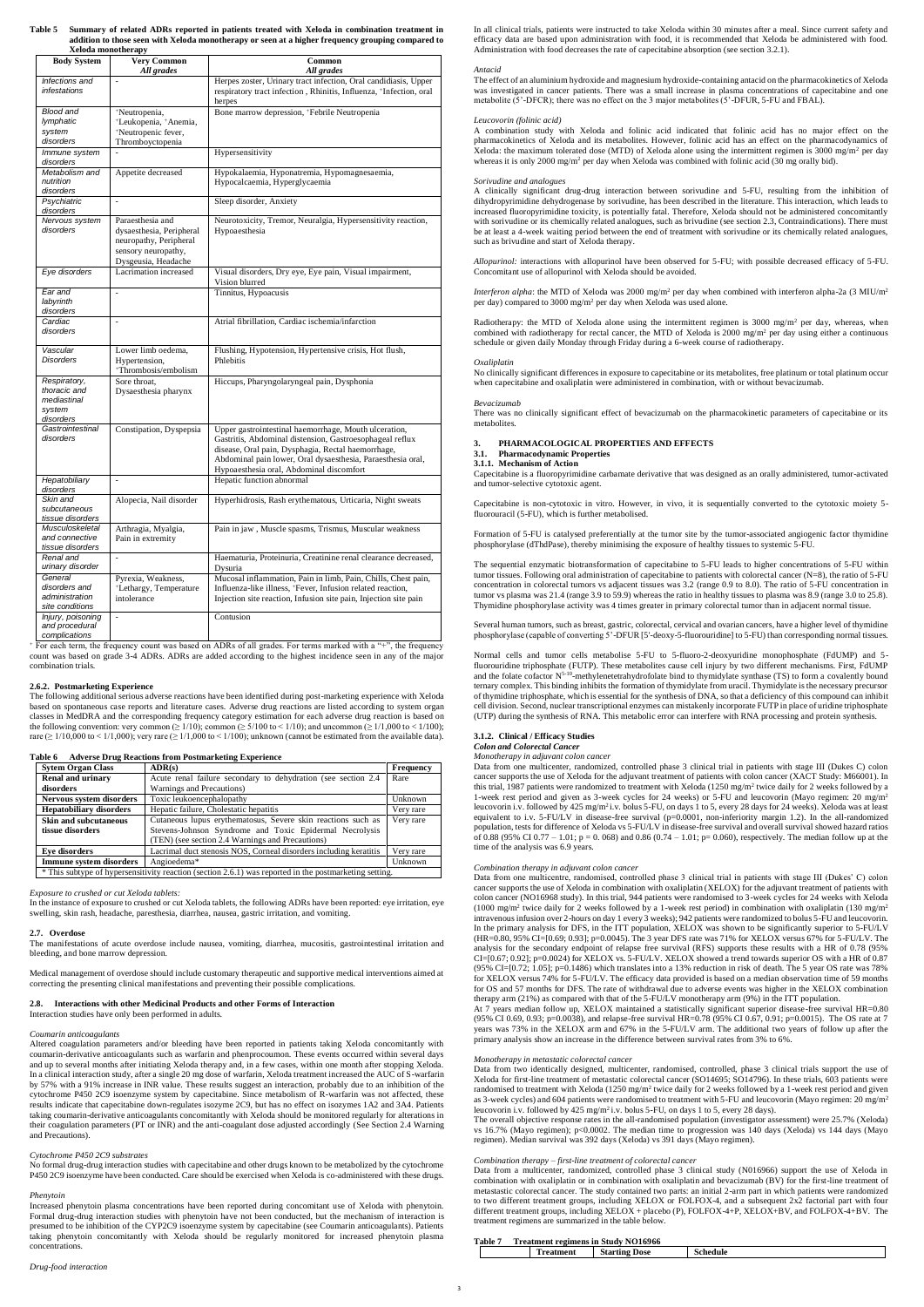| FOLFOX-4       | Oxaliplatin                                                          | $85 \text{ mg/m}^2$ i.v. 2 h                                       | Oxaliplatin on Day 1, every 2 weeks.                                                               |  |  |
|----------------|----------------------------------------------------------------------|--------------------------------------------------------------------|----------------------------------------------------------------------------------------------------|--|--|
| Or<br>FOLFOX-4 | Leucovorin<br>5-Fluorouracil                                         | $200 \text{ mg/m}^2$ i.v. 2 h<br>400 mg/m <sup>2</sup> i.v. bolus, | Leucovorin on Day 1 and 2, every 2 weeks.<br>5-fluorouracil i.v. bolus/infusion, each on Day 1 and |  |  |
| $+$ Avastin    |                                                                      | 600 mg/m <sup>2</sup> i.v. 22 h                                    | 2, every 2 weeks.                                                                                  |  |  |
|                | Placebo or                                                           | 5 mg/kg i.v. 30-90m                                                |                                                                                                    |  |  |
|                | Avastin                                                              |                                                                    |                                                                                                    |  |  |
| <b>XELOX</b>   | Oxaliplatin                                                          | $130 \text{ mg/m}^2$ i.v. 2 h                                      | Oxaliplatin on Day 1, every 3 weeks                                                                |  |  |
| <sub>or</sub>  | Capecitabine                                                         | $1000 \text{ mg/m}^2$ oral bid                                     | Capecitabine oral bid for 2 weeks (followed by 1-                                                  |  |  |
| <b>XELOX</b>   |                                                                      |                                                                    | week off treatment)                                                                                |  |  |
| $+A$ vastin    | Placebo or                                                           | 7.5 mg/kg i.v. 30 -90m                                             | Day 1, prior to XELOX, every 3 weeks                                                               |  |  |
|                | Avastin                                                              |                                                                    |                                                                                                    |  |  |
|                | i.v. bolus injection immediately after leucovorin<br>5-Fluorouracil: |                                                                    |                                                                                                    |  |  |

Non-inferiority of the XELOX-containing arms compared with the FOLFOX-4-containing arms in the overall comparison was demonstrated in terms of progression-free survival in the eligible patient population and the intent-totreat population (see table below). The results indicate that XELOX is equivalent to FOLFOX-4 in terms of overall survival. A comparison of XELOX plus bevacizumab versus FOLFOX-4 plus bevacizumab was a pre-specified exploratory analysis. In this treatment subgroup comparison, XELOX plus bevacizumab was similar compared to FOLFOX-4 plus bevacizumab in terms of progression-free survival (hazard ratio 1.01 [97.5% CI 0.84, 1.22]). The median follow up at the time of the primary analyses in the intent-to-treat population was 1.5 years; data from analyses following an additional 1 year of follow up are also included in the table below.

| Table 8 Key non-inferiority results for the primary analysis and 1-year follow-up data (EPP and ITT |  |  |
|-----------------------------------------------------------------------------------------------------|--|--|
| populations, Study NO16966)                                                                         |  |  |

| PRIMARY ANALYSIS                                                   |                                                                              |                                       |                  |  |  |  |
|--------------------------------------------------------------------|------------------------------------------------------------------------------|---------------------------------------|------------------|--|--|--|
|                                                                    | FOLFOX-4/FOLFOX-4+P/FOLFOX-4+BV<br>XELOX/XELOX+P/ XELOX+BV                   |                                       |                  |  |  |  |
|                                                                    | $(EPP^*: N=967; ITT^{**}: N=1017)$<br>$(EPP^*: N = 937; ITT^{**}: N = 1017)$ |                                       |                  |  |  |  |
| <b>Population</b>                                                  | <b>Median Time to Event (Days)</b>                                           |                                       | $HR(97.5\% CI)$  |  |  |  |
|                                                                    | <b>Parameter: Progression-free Survival</b>                                  |                                       |                  |  |  |  |
| EPP                                                                | 241                                                                          | 259                                   | 1.05(0.94; 1.18) |  |  |  |
| <b>ITT</b>                                                         | 244                                                                          | 259                                   | 1.04(0.93; 1.16) |  |  |  |
| <b>Parameter: Overall Survival</b>                                 |                                                                              |                                       |                  |  |  |  |
| EPP                                                                | 577                                                                          | 549                                   | 0.97(0.84; 1.14) |  |  |  |
| <b>ITT</b>                                                         | 581                                                                          | 553                                   | 0.96(0.83; 1.12) |  |  |  |
|                                                                    |                                                                              | <b>ADDITIONAL 1 YEAR OF FOLLOW UP</b> |                  |  |  |  |
| <b>Population</b>                                                  | HR (97.5% CI)<br><b>Median Time to Event (Days)</b>                          |                                       |                  |  |  |  |
|                                                                    | <b>Parameter: Progression-free Survival</b>                                  |                                       |                  |  |  |  |
| EPP                                                                | 242                                                                          | 259                                   | 1.02(0.92; 1.14) |  |  |  |
| <b>ITT</b>                                                         | 244                                                                          | 259                                   | 1.01(0.91; 1.12) |  |  |  |
| <b>Parameter: Overall Survival</b>                                 |                                                                              |                                       |                  |  |  |  |
| EPP                                                                | 600                                                                          | 594                                   | 1.00(0.88; 1.13) |  |  |  |
| <b>ITT</b>                                                         | 602                                                                          | 596                                   | 0.99(0.88:1.12)  |  |  |  |
| *EPP=eligible patient population; **ITT=intent-to-treat population |                                                                              |                                       |                  |  |  |  |

#### *Combination therapy – Second-line treatment of colorectal cancer*

Data from a multicenter, randomized, controlled phase III clinical study (NO16967) support the use of Xeloda in combination with oxaliplatin for the second-line treatment of metastastic colorectal cancer. In this trial, 627 patients with metastatic colorectal carcinoma who have received prior treatment with irinotecan in combination with a fluoropyrimidine regimen as first-line therapy were randomized to treatment with XELOX or FOLFOX-4. For the dosing schedule of XELOX and FOLFOX-4 (without addition of placebo or bevacizumab), refer to Table 7. XELOX was demonstrated to be non-inferior to FOLFOX-4 in terms of progression-free survival in the per-protocol population and intent-to-treat population (see Table 9). The results indicate that XELOX is equivalent to FOLFOX-4 in terms of overall survival. The median follow up at the time of the primary analyses in the intent-to-treat population was 2.1 years; data from analyses following an additional 6 months of follow up are also included in Table 9.

### **Table 9 Key non-inferiority efficacy results for the primary analysis and 6-month follow-up data of Study NO16967 (PPP and ITT populations)**

| PRIMARY ANALYSIS                            |                                   |                                            |                  |  |  |  |
|---------------------------------------------|-----------------------------------|--------------------------------------------|------------------|--|--|--|
|                                             | XELOX (PPP*: N=251; ITT**: N=313) | FOLFOX-4 (PPP*: $N = 252$ ; ITT**: N= 314) |                  |  |  |  |
| Population                                  |                                   | <b>Median Time to Event (Days)</b>         | HR (95% CI)      |  |  |  |
| <b>Parameter: Progression-free Survival</b> |                                   |                                            |                  |  |  |  |
| <b>PPP</b>                                  | 154                               | 168                                        | 1.03(0.87; 1.24) |  |  |  |
| <b>ITT</b>                                  | 144                               | 146                                        | 0.97(0.83; 1.14) |  |  |  |
| <b>Parameter: Overall Survival</b>          |                                   |                                            |                  |  |  |  |
| <b>PPP</b>                                  | 388                               | 401                                        | 1.07(0.88; 1.31) |  |  |  |
| <b>ITT</b>                                  | 363                               | 382                                        | 1.03(0.87; 1.23) |  |  |  |
| <b>ADDITIONAL 6 MONTHS OF FOLLOW UP</b>     |                                   |                                            |                  |  |  |  |
| Population                                  |                                   | <b>Median Time to Event (Days)</b>         |                  |  |  |  |
| <b>Parameter: Progression-free Survival</b> |                                   |                                            |                  |  |  |  |
| <b>PPP</b>                                  | 154                               | 166                                        | 1.04(0.87; 1.24) |  |  |  |
| <b>ITT</b>                                  | 143                               | 146                                        | 0.97(0.83; 1.14) |  |  |  |
| <b>Parameter: Overall Survival</b>          |                                   |                                            |                  |  |  |  |
| <b>PPP</b>                                  | 393                               | 402                                        | 1.05(0.88; 1.27) |  |  |  |
| ITT                                         | 363                               | 382                                        | 1.02(0.86; 1.21) |  |  |  |

\*PPP=per-protocol population; \*\*ITT=intent-to-treat population

A pooled analysis of the efficacy data from first-line (study NO16966; initial 2-arm part) and second-line treatment (study NO16967) further support the non-inferiority results of XELOX versus FOLFOX-4 as obtained in the individual studies: progression-free survival in the per-protocol population (hazard ratio 1.00 [95% CI: 0.88; 1.14]) with a median progression-free survival of 193 days (XELOX; 508 patients) versus 204 days (FOLFOX-4; 500 patients). The results indicate that XELOX is equivalent to FOLFOX-4 in terms of overall survival (hazard ratio 1.01 [95% CI: 0.87; 1.17]) with a median overall survival of 468 days (XELOX) versus 478 days (FOLFOX-4).

#### *Combination therapy- Gastric cancer*

After oral administration, capecitabine is rapidly and extensively absorbed, followed by extensive conversion to the metabolites 5'-deoxy-5-fluorocytidine (5'-DFCR) and 5'-DFUR. Administration with food decreases the rate of capecitabine absorption but has only a minor effect on the areas under the curve (AUC) of 5'-DFUR and the subsequent metabolite 5-FU. At the dose of  $1250 \text{ mg/m}^2$  on day 14 with administration after food intake, the peak plasma concentrations (Cmax in µg/ml) for capecitabine, 5'-DFCR, 5'-DFUR, 5-FU and FBAL were 4.47, 3.05, 12.1, 0.95 and 5.46 respectively. The times to peak plasma concentrations (Tmax in hours) were 1.50, 2.00, 2.00, 2.00 and 3.34. The AUC<sub>0- $\infty$ </sub> values in  $\mu$ g·h/ml were 7.75, 7.24, 24.6, 2.03 and 36.3.

Data from a multicenter, randomized, controlled phase 3 clinical trial in patients with advanced gastric cancer supports the use of Xeloda for the first-line treatment of advanced gastric cancer (ML17032). In this trial, 160 patients were randomized to treatment with Xeloda  $(1000 \text{ mg/m}^2)$  twice daily for 2 weeks followed by a 7-day rest period) and cisplatin (80 mg/m<sup>2</sup> as a 2-hour infusion every 3 weeks). A total of 156 patients were randomized to treatment with 5-FU (800 mg/m<sup>2</sup> per day, continuous infusion on days 1 to 5 every 3 weeks) and cisplatin (80 mg/m<sup>2</sup> as a 2-hour infusion on day 1, every 3 weeks). The primary objective of the study was met, Xeloda in combination with cisplatin was at least equivalent to 5-FU in combination with cisplatin in terms of progression-free survival in the per-protocol analysis. The result for duration of survival (overall survival) was similar to the result for progression-free survival (see table below).

### **Table 10 Summary of results for key efficacy parameters (PPP, Study ML17032)**

| Tavit Tv<br>$\alpha$ of the country of the contract parameters (FIT, budget $\alpha$ ) |                           |                               |                             |                       |  |  |  |
|----------------------------------------------------------------------------------------|---------------------------|-------------------------------|-----------------------------|-----------------------|--|--|--|
|                                                                                        | <b>Parameter</b>          | Median (Months) (95% CI)      | <b>Hazard Ratio</b>         |                       |  |  |  |
|                                                                                        |                           | Xeloda/Cisplatin<br>$(N=139)$ | 5-FU/Cisplatin<br>$(N=137)$ | $(95\% \text{ CI})^*$ |  |  |  |
|                                                                                        | Progression-free survival | 5.6(4.9, 7.3)                 | 5.0(4.2, 6.3)               | 0.81(0.63, 1.04)      |  |  |  |
|                                                                                        | Duration of survival      | 10.5(9.3, 11.2)               | 9.3(7.4, 10.6)              | 0.85(0.64, 1.13)      |  |  |  |

5-FU is further catabolized to the inactive metabolites dihydro-5-fluorouracil (FUH<sub>2</sub>), 5-fluoro-ureidopropionic acid (FUPA) and α-fluoro-β-alanine (FBAL) via dihydropyrimidine dehydrogenase (DPD), which is rate limiting.

\* Unadjusted treatment effect in Cox proportional model.

The elimination half-lifes ( $t_{1/2}$  in hours) of capecitabine, 5'-DFCR, 5'-DFUR, 5-FU and FBAL were 0.85, 1.11, 0.66, 0.76 and 3.23 respectively. The pharmacokinetics of capecitabine have been evaluated over a dose range of 502 - 3514 mg/m<sup>2</sup> /day. The parameters of capecitabine, 5'-DFCR and 5'-DFUR measured on days 1 and 14 were similar. The AUC of 5-FU was 30% – 35% higher on day 14 but did not increase subsequently (day 22). At therapeutic doses, the pharmacokinetics of capecitabine and its metabolites were dose proportional, except for 5-FU.

Data from a randomised multicentre, phase III study comparing capecitabine to 5-FU and oxaliplatin to cisplatin in patients with advanced gastric cancer supports the use of Xeloda for the first-line treatment of advanced gastric cancer (REAL-2). In this trial, 1002 patients were randomised in a 2x2 factorial design to one of the following 4 arms:

- ECF: epirubicin (50 mg/ m<sup>2</sup> as a bolus on day 1 every 3 weeks), cisplatin (60 mg/m<sup>2</sup> as a two hour infusion on day 1 every 3 weeks) and 5-FU (200 mg/m<sup>2</sup> daily given by continuous infusionvia a central line).
- ECX: epirubicin (50 mg/m<sup>2</sup> as a bolus on day 1 every 3 weeks), cisplatin (60 mg/m<sup>2</sup> as a two hour infusion on day 1 every 3 weeks), and Xeloda (625 mg/m<sup>2</sup> twice daily continuously).
- EOF: epirubicin (50 mg/m<sup>2</sup> as a bolus on day 1 every 3 weeks), oxaliplatin (130 mg/m<sup>2</sup> givenas a 2 hour infusion on day 1 every three weeks), and 5-FU (200 mg/m<sup>2</sup> daily given by continuous infusion via a central line).
- EOX: epirubicin (50 mg/m<sup>2</sup> as a bolus on day 1 every 3 weeks), oxaliplatin (130 mg/m<sup>2</sup> given as a 2 hour infusion on day 1 every three weeks), and Xeloda (625 mg/m<sup>2</sup> twice daily continuously).

The primary efficacy analyses in the per protocol population demonstrated non-inferiority in overall survival for capecitabine- vs 5-FU-based regimens (hazard ratio 0.86; 95% CI 0.8 - 0.99) and for oxaliplatin- vs cisplatin-based regimens (hazard ratio 0.92; 95% CI 0.80 - 1.1). The median overall survival was 10.9 months in capecitabine-based regimens and 9.6 months in 5-FU based regimens. The median overall survival was 10.0 months in cisplatin-based regimens and 10.4 months in oxaliplatin-based regimens.

Xeloda has also been used in combination with oxaliplatin for the treatment of advanced gastric cancer. Studies with

#### Xeloda monotherapy indicate that Xeloda has activity in advanced gastric cancer

#### *Colon, colorectal and advanced gastric cancer: meta-analysis*

A meta-analysis of six clinical trials (studies SO14695, SO14796, M66001, NO16966, NO16967, M17032) supports Xeloda replacing 5-FU in mono- and combination treatment in gastrointestinal cancer. The pooled analysis includes 3097 patients treated with Xeloda-containing regimens and 3074 patients treated with 5-FU-containing regimens. The hazard ratio for overall survival was 0.94 (95% CI: 0.89; 1.00, p=0.0489) with Xeloda-containing regimens indicating that they are non-inferior to 5-FU-containing regimens.

#### *Combination therapy- breast cancer*

Data from one multicenter, randomised, controlled phase 3 clinical trial support the use of Xeloda in combination with docetaxel for treatment of patients with locally advanced or metastatic breast cancer after failure of cytotoxic chemotherapy, including an anthracycline. In this trial, 255 patients were randomised to treatment with Xeloda (1250 mg/m<sup>2</sup> twice daily for 2 weeks followed by a 1-week rest period) and docetaxel (75 mg/m<sup>2</sup> as a 1-hour intravenous infusion every 3 weeks). A total of 256 patients were randomised to treatment with docetaxel alone (100 mg/m<sup>2</sup> as a 1hour intravenous infusion every 3 weeks). Survival was superior in the Xeloda+docetaxel combination arm (p=0.0126). Median survival was 442 days (Xeloda+docetaxel) vs 352 days (docetaxel alone). The overall objective response rates in the all-randomised population (investigator assessment) were 41.6% (Xeloda+docetaxel) vs 29.7% (docetaxel alone); p=0.0058. Time to disease progression or death was superior in the Xeloda+docetaxel combination arm (p<0.0001). The median time to progression was 186 days (Xeloda+docetaxel) vs 128 days (docetaxel alone).

#### *Monotherapy- Breast carcinoma*

Data from two multicenter phase 2 clinical trials support the use of Xeloda monotherapy for treatment of patients with locally advanced or metastatic breast cancer after failure of a taxane and an anthracycline-containing chemotherapy regimen or for whom further anthracycline therapy is not indicated. In these trials, a total of 236 patients were treated with Xeloda (1250 mg/m<sup>2</sup> twice daily for 2 weeks followed by 1-week rest period). The overall objective response rates (investigator assessment) were 20% (first trial) and 25% (second trial). The median time to progression was 93 and 98 days. Median survival was 384 and 373 days.

#### **3.2. Pharmacokinetic Properties**

### **3.2.1. Absorption**

#### **3.2.2. Distribution**

#### *Protein binding*

In vitro human plasma studies have determined that capecitabine, 5'-DFCR, 5'-DFUR and 5-FU are 54%, 10%, 62% and 10% protein bound, mainly to albumin.

#### **3.2.3. Metabolism**

Capecitabine is first metabolised by hepatic carboxylesterase to 5'-DFCR, which is then converted to 5'-DFUR by cytidine deaminase, principally located in the liver and tumor tissues.

Formation of 5-FU occurs preferentially at the tumor site by the tumor-associated angiogenic factor dThdPase, thereby minimising the exposure of healthy body tissues to systemic 5-FU.

The plasma AUC of 5-FU is 6 to 22 times lower than that following an i.v. bolus of 5-FU (dose of 600 mg/m<sup>2</sup> ). The metabolites of capecitabine become cytotoxic only after conversion to 5-FU and anabolites of 5-FU (see section 3.1.1, Mechanism of Action).

#### **3.2.4. Elimination**

After oral administration, capecitabine metabolites are primarily recovered in the urine. Most (95.5%) of administered capecitabine dose is recovered in urine. Fecal excretion is minimal (2.6%). The major metabolite excreted in urine is FBAL, which represents 57% of the administered dose. About 3% of the administered dose is excreted in urine as unchanged drug.

#### *Combination therapy*

Phase I studies evaluating the effect of Xeloda on the pharmacokinetics of either docetaxel or paclitaxel and vice versa showed no effect by Xeloda on the pharmacokinetics of docetaxel or paclitaxel (C<sub>max</sub> and AUC) and no effect by docetaxel or paclitaxel on the pharmacokinetics of 5'-DFUR (the most important metabolite of capecitabine).

### **3.2.5. Pharmacokinetics in Special Populations**

A population pharmacokinetic analysis was carried out after Xeloda treatment of 505 patients with colorectal cancer dosed at 1250 mg/m<sup>2</sup> twice daily. Gender, presence or absence of liver metastasis at baseline, Karnofsky Performance Status, total bilirubin, serum albumin, ASAT and ALAT had no statistically significant effect on the pharmacokinetics of 5'-DFUR, 5-FU and FBAL.

### *Hepatic Impairment due to liver metastases*

No clinically significant effect on the bioactivation and pharmacokinetics of capecitabine was observed in cancer patients with mildly to moderately impaired liver function due to liver metastases (see section 2.2.1, Special Dosage Instructions).

No formal pharmacokinetic study has been conducted and no population pharmacokinetic data was collected in patients with severe hepatic impairment.

#### *Renal Impairment*

Based on a pharmacokinetic study in cancer patients with mild to severe renal impairment, there is no evidence for an effect of creatinine clearance on the pharmacokinetics of intact drug and 5-FU. Creatinine clearance was found to influence the systemic exposure to 5'-DFUR (35% increase in AUC when creatinine clearance decreases by 50%) and to FBAL (114% increase in AUC when creatinine clearance decreases by 50%). FBAL is a metabolite without antiproliferative activity; 5'-DFUR is the direct precursor of 5-FU (see 2.2.1, Special Dosage Instructions).

*Geriatric Population* Based on a population pharmacokinetic analysis that included patients with a wide range of ages (27 to 86 years) and included 234 (46%) patients greater than or equal to 65 years, age has no influence on the pharmacokinetics of 5'-DFUR and 5-FU. The AUC of FBAL increased with age (20% increase in age results in a 15% increase in the AUC of FBAL). This increase is likely due to a change in renal function (see section 2.2.1, Special Dosage Instructions and section 3.2.5, Pharmacokinetics in Special Populations, subsection Renal Impairment).

#### *Race*

In a population pharmacokinetic analysis of 455 white patients (90.1%), 22 black patients (4.4%) and 28 patients of other race or ethnicity (5.5%), the pharmacokinetics of Xeloda in black patients were not different from those in white patients.

#### **3.3. Nonclinical Safety**

#### **3.3.1. Carcinogenicity**

A two-year mouse carcinogenicity study produced no evidence of carcinogenicity by capecitabine.

#### **3.3.2. Genotoxicity**

Capecitabine was not mutagenic in vitro to bacteria (Ames test) or mammalian cells (Chinese hamster V79/HPRT gene mutation assay). However, similar to other nucleoside analogues (ie, 5-FU), capecitabine was clastogenic in human lymphocytes (in vitro) and a positive trend occurred in mouse bone marrow micronucleus tests (in vivo).

### **3.3.3. Reproductive Toxicity**

Oral administration of capecitabine to pregnant mice during the period of organogenesis at a dose of 198 mg/kg/day caused malformations and embryo lethality. In separate pharmacokinetic studies, this dose in mice produced 5'- DFUR AUC values that were approximately 0.2 times the AUC values in patients administered the recommended daily dose. Oral administration of capecitabine to pregnant monkeys during the period of organogenesis at a dose of 90 mg/kg/day, caused fetal lethality. This dose produced 5'-DFUR AUC values that were approximately 0.6 times the AUC values in patients administered the recommended daily dose.

### **3.3.4. Impairment of Fertility**